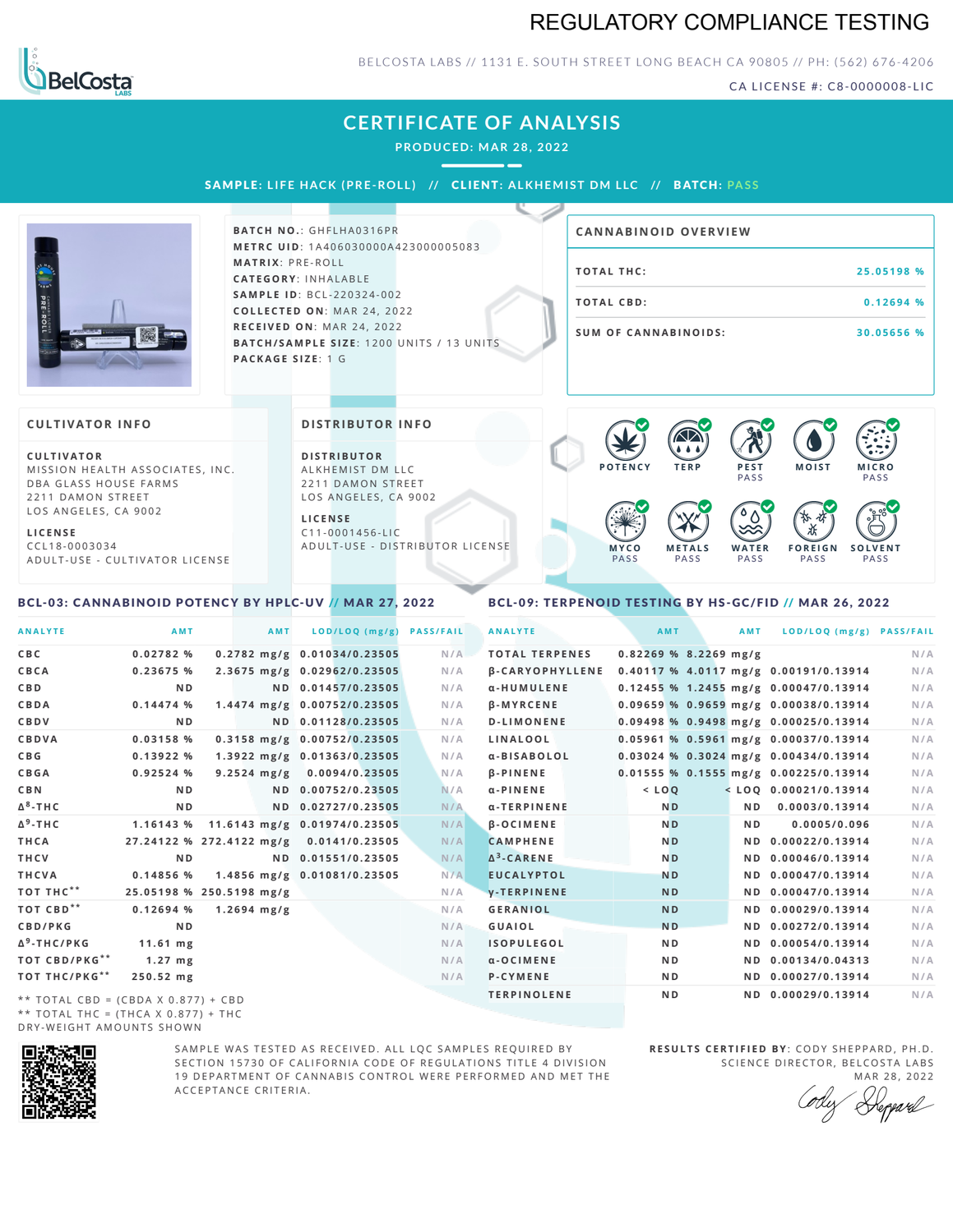# REGULATORY COMPLIANCE TESTING

### <span id="page-1-0"></span>BCL-05: RESIDUAL PESTICIDE ANALYSIS BY LC-MS/MS ESI // MAR 26, 2022

| <b>ANALYTE</b>                  |                  | LIMIT $AMT(\mu g/g)$ | LOD/LOQ (µg/g) PASS/FAIL |             | <b>ANALYTE</b>                | LIMIT AMT $(\mu g/g)$ |     | LOD/LOQ (µg/g) PASS/FAIL |             |
|---------------------------------|------------------|----------------------|--------------------------|-------------|-------------------------------|-----------------------|-----|--------------------------|-------------|
| <b>ABAMECTIN</b>                | $0.1 \mu g/g$    | N D                  | 0.01153/0.04             | <b>PASS</b> | <b>METALAXYL</b>              | $2 \mu g/g$           | N D | 0.00503/0.02             | <b>PASS</b> |
| <b>ACEPHATE</b>                 | $0.1 \mu g/g$    | ND                   | 0.00368/0.02             | <b>PASS</b> | <b>METHIOCARB</b>             | Any amt               | ND. | 0.00503/0.02             | PASS        |
| ACEQUINOCYL                     | $0.1 \mu g/g$    | N D                  | 0.00417/0.02             | <b>PASS</b> | METHOMYL                      | 1 $\mu$ g/g           | N D | 0.00494/0.02             | PASS        |
| <b>ACETAMIPRID</b>              | $0.1 \mu g/g$    | N D                  | 0.00464/0.02             | <b>PASS</b> | <b>MEVINPHOS</b>              | Any amt               | N D |                          | PASS        |
| <b>ALDICARB</b>                 | Any amt          | N D                  | 0.01109/0.04             | <b>PASS</b> | <b>MEVINPHOSI</b>             |                       | N D | 0.00163/0.0084           | N/A         |
| <b>AZOXYSTROBIN</b>             | $0.1 \mu g/g$    | N D                  | 0.00639/0.02             | <b>PASS</b> | <b>MEVINPHOS II</b>           |                       | N D | 0.00542/0.0316           | N/A         |
| <b>BIFENAZATE</b>               | $0.1 \mu g/g$    | N D                  | 0.00355/0.02             | <b>PASS</b> | <b>MYCLOBUTANIL</b>           | $0.1 \mu g/g$         | N D | 0.00867/0.04             | <b>PASS</b> |
| <b>BIFENTHRIN</b>               | $3 \mu g/g$      | N D                  | 0.00473/0.04             | <b>PASS</b> | <b>NALED</b>                  | $0.1 \mu g/g$         | ND. | 0.00328/0.02             | PASS        |
| <b>BOSCALID</b>                 | $0.1 \mu g/g$    | N D                  | 0.00494/0.02             | <b>PASS</b> | OXAMYL                        | $0.5 \mu g/g$         | ND. | 0.00455/0.02             | PASS        |
| <b>CARBARYL</b>                 | $0.5 \mu g/g$    | N D                  | 0.00295/0.02             | <b>PASS</b> | PACLOBUTRAZOL                 | Any amt               | N D | 0.00714/0.04             | <b>PASS</b> |
| CARBOFURAN                      | Any amt          | N D                  | 0.00613/0.02             | <b>PASS</b> | <b>PERMETHRIN</b>             | $0.5 \mu g/g$         | ND. |                          | PASS        |
| CHLORANTRANIL-<br><b>IPROLE</b> | $10 \mu g/g$     | N D                  | 0.00697/0.04             | PASS        | PERMETHRIN CIS                |                       | N D | 0.00237/0.0082           | N/A         |
| <b>CLOFENTEZINE</b>             | $0.1 \mu g/g$    | N D                  | 0.0054/0.02              | <b>PASS</b> | PERMETHRIN TRANS              |                       |     | ND 0.00245/0.0118        | N/A         |
| COUMAPHOS                       | Any amt          | ND                   | 0.00215/0.02             | <b>PASS</b> | <b>PHOSMET</b>                | $0.1 \mu g/g$         | N D | 0.0043/0.02              | PASS        |
| CYFLUTHRIN                      | $2 \mu g/g$      | ND                   | 0.05508/0.2              | <b>PASS</b> | PIPERONYLBUTO-<br><b>XIDE</b> | $3 \mu g/g$           | N D | 0.00247/0.02             | PASS        |
| <b>CYPERMETHRIN</b>             | 1 $\mu$ g/g      | N D                  | 0.00556/0.04             | <b>PASS</b> | <b>PRALLETHRIN</b>            | $0.1 \mu g/g$         | N D | 0.00392/0.02             | PASS        |
| <b>DAMINOZIDE</b>               | Any amt          | N D                  | 0.00227/0.04             | PASS        | PROPICONAZOLE                 | $0.1 \mu g/g$         | N D | 0.0024/0.02              | <b>PASS</b> |
| <b>DIAZINON</b>                 | $0.1 \mu g/g$    | N D                  | 0.00487/0.02             | PASS        | <b>PROPOXUR</b>               | Any amt               | ND. | 0.00374/0.02             | PASS        |
| <b>DIMETHOATE</b>               | Any amt          | N D                  | 0.00354/0.02             | PASS        | <b>PYRETHRINS</b>             | $0.5 \mu g/g$         | N D |                          | PASS        |
| <b>DIMETHOMORPH</b>             | $2 \mu g/g$      | N D                  |                          | PASS        | <b>PYRETHRINS PYRETHRIN I</b> |                       | ND  | 0.00726/0.04             | N/A         |
| <b>DIMETHOMORPH I</b>           |                  | ND                   | 0.00109/0.0078           | N/A         | PYRETHRINS PYRETHRIN II       |                       |     | ND 0.00754/0.02284       | N/A         |
| <b>DIMETHOMORPH II</b>          |                  | N <sub>D</sub>       | 0.0015/0.0122            | N/A         | PYRIDABEN                     | $0.1 \mu g/g$         | N D | 0.0034/0.02              | PASS        |
| <b>ETHOPROPHOS</b>              | Any amt          | N D                  | 0.0041/0.02              | <b>PASS</b> | <b>SPINETORAM</b>             | $0.1 \mu g/g$         | N D |                          | PASS        |
| <b>ETOFENPROX</b>               | Any amt          | N D                  | 0.00274/0.02             | <b>PASS</b> | <b>SPINETORAM J</b>           |                       | N D | 0.00329/0.016            | N/A         |
| <b>ETOXAZOLE</b>                | $0.1 \mu g/g$    | N D                  | 0.00385/0.02             | <b>PASS</b> | <b>SPINETORAM L</b>           |                       | N D | 0.00157/0.016            | N/A         |
| <b>FENHEXAMID</b>               | $0.1 \mu g/g$    | N D                  | 0.01055/0.02             | <b>PASS</b> | <b>SPINOSAD</b>               | $0.1 \mu g/g$         | N D |                          | <b>PASS</b> |
| <b>FENOXYCARB</b>               | Any amt          | ND                   | 0.00175/0.02             | <b>PASS</b> | SPINOSAD A                    |                       |     | ND 0.00205/0.01438       | N/A         |
| <b>FENPYROXIMATE</b>            | $0.1 \mu g/g$    | N D                  | 0.00481/0.02             | <b>PASS</b> | SPINOSAD D                    |                       |     | ND 0.00104/0.00498       | N/A         |
| <b>FIPRONIL</b>                 | Any amt          | N D                  | 0.00478/0.02             | <b>PASS</b> | <b>SPIROMESIFEN</b>           | $0.1 \mu g/g$         | N D | 0.00944/0.04             | PASS        |
| <b>FLONICAMID</b>               | $0.1 \mu g/g$    | N D                  | 0.00398/0.02             | <b>PASS</b> | <b>SPIROTETRAMAT</b>          | $0.1 \mu g/g$         | N D | 0.00208/0.02             | PASS        |
| <b>FLUDIOXONIL</b>              | $0.1 \, \mu g/g$ | N D                  | 0.01369/0.04             | <b>PASS</b> | <b>SPIROXAMINE</b>            | Any amt               | N D | 0.00344/0.02             | PASS        |
| <b>HEXYTHIAZOX</b>              | $0.1 \mu g/g$    | $<$ LOQ              | 0.00297/0.02             | <b>PASS</b> | <b>TEBUCONAZOLE</b>           | $0.1 \mu g/g$         | N D | 0.00816/0.04             | PASS        |
| <b>IMAZALIL</b>                 | Any amt          | N D                  | 0.0056/0.02              | PASS        | <b>THIACLOPRID</b>            | Any amt               | ND. | 0.0039/0.02              | PASS        |
| <b>IMIDACLOPRID</b>             | $5 \mu g/g$      | ND                   | 0.00645/0.02             | PASS        | <b>THIAMETHOXAM</b>           | $5 \mu g/g$           | N D | 0.00358/0.02             | PASS        |
| KRESOXIM-<br>METHYL             | $0.1 \mu g/g$    | N D                  | 0.00339/0.02             | PASS        | TRIFLOXYSTROB-<br>IN          | $0.1 \mu g/g$         | N D | 0.00421/0.02             | PASS        |
| <b>MALATHION</b>                | $0.5 \mu g/g$    | N D                  | 0.00472/0.02             | PASS        |                               |                       |     |                          |             |

## BCL-13: PESTICIDE TESTING BY GC/MS // MAR 27, 2022

| <b>ANALYTE</b>         | <b>LIMIT</b>  | $AMT(\mu g/g)$ | LOD/LOQ (µg/g)  | <b>PASS/FAIL</b> |
|------------------------|---------------|----------------|-----------------|------------------|
| <b>CAPTAN</b>          | $0.7 \mu g/g$ | N D            | 0.03122/0.09454 | <b>PASS</b>      |
| <b>CHLORDANE</b>       | Any amt       | N D            |                 | <b>PASS</b>      |
| <b>CHLORDANE CIS</b>   |               | N D            | 0.01104/0.03347 | N/A              |
| <b>CHLORDANE TRANS</b> |               | N D            | 0.01056/0.03193 | N / A            |

| <b>ANALYTE</b>          |         | $LIMIT$ AMT $(\mu g/g)$ | LOD/LOQ (µg/g) PASS/FAIL |             |
|-------------------------|---------|-------------------------|--------------------------|-------------|
| <b>CHLORPYRIFOS</b>     | Any amt | N D                     | 0.0111/0.03371           | <b>PASS</b> |
| <b>DICHLORVOS</b>       | Any amt | ND.                     | 0.01169/0.03543          | <b>PASS</b> |
| <b>METHYL PARATHION</b> | Any amt | ND.                     | 0.01341/0.04065          | <b>PASS</b> |